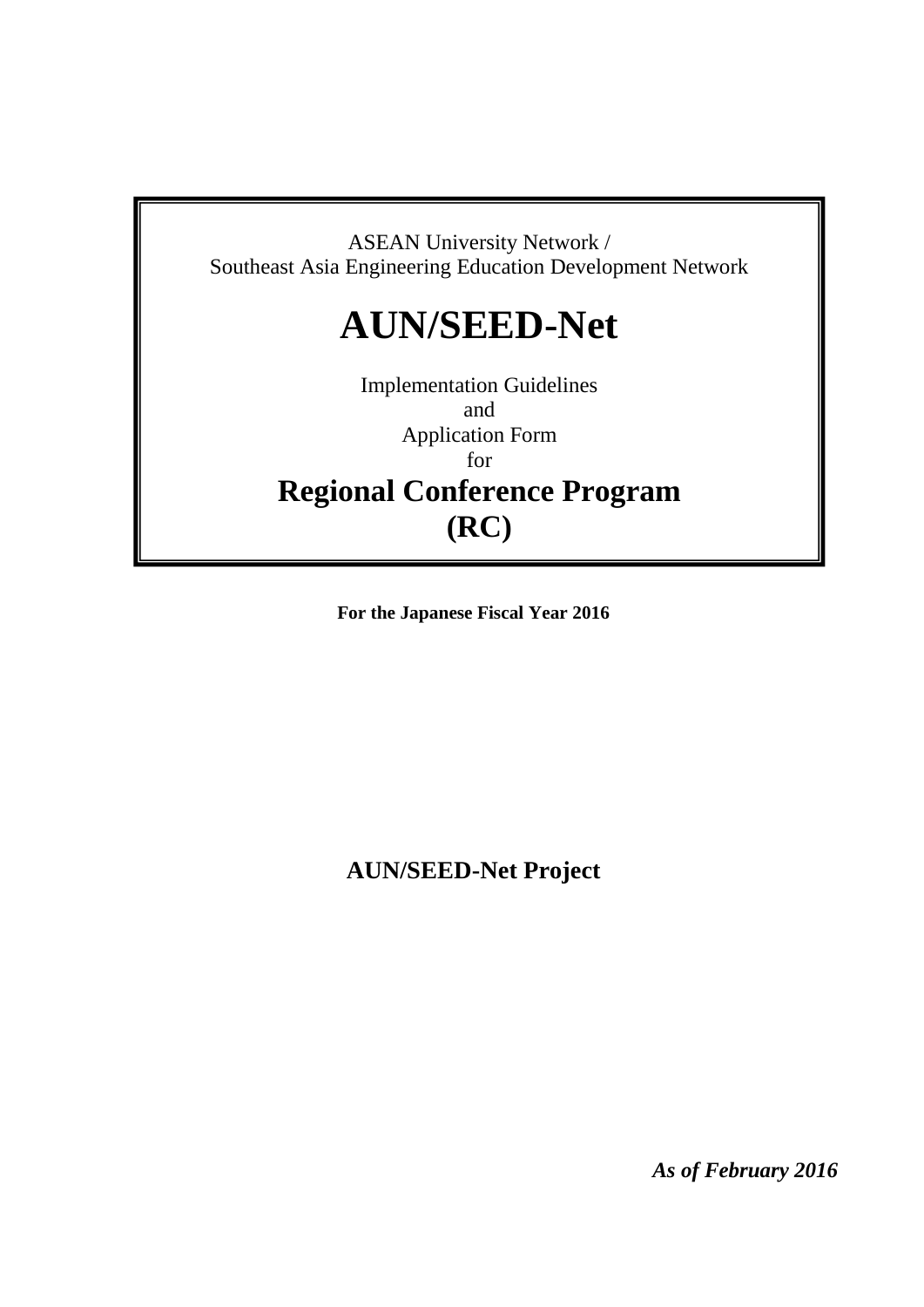#### **1. Project Background**

Due to the need for sustainable development after a severe economic downturn in the ASEAN region in 1997, AUN/SEED-Net was established officially in 2001 from leaders' initiatives derived at the earlier ASEAN - Japan Summit and the ASEAN + 3 Summit. Full operation of the AUN/SEED-Net Project however started in 2003 with main support from the Japanese Government through Japan International Cooperation Agency (JICA) and partially by ASEAN Foundation, Member Institutions (MIs) and member countries. Activities of the Project shall be approved in principle by the AUN/SEED-Net Steering Committee and implemented by the member institutions and the AUN/SEED-Net Secretariat with support from the JICA Project for AUN/SEED-Net. The network of AUN/SEED-Net is composed of 26 member institutions from 10 ASEAN countries with academic support from 14 leading Japanese Supporting Universities (JSUs).

Based on these remarkable achievements, the ASEAN Member Countries, MIs, Government of Japan and JICA have a strong intention to continue AUN/SEED-Net aiming to bring about larger impacts not only to other universities in the region and Japan, but also to industry and community by making more direct contribution to the socio-economic development in the region and Japan. After continuous discussion, all parties agreed to implement the Phase 3 Project of AUN/SEED-Net with these following objectives:

- (1) Contribution to advancement and globalization of regional industry
- (2) Contribution to solution of regional common issues in Asia
- (3) Establishment of human resource development platform in science and technology in Asia

# **2. Program Concept**

The Regional Conference Program (RC) is a platform to share the most updated technology and research of regional common issues. RC Program also provides opportunities for participants to discuss future collaborations and activities related to each engineering field. Moreover, it aims at maximizing the outreach of the AUN/SEED-Net Network for stronger impacts by involving external participants such as representatives from the government, industry, community, non-MIs, and other professional organizations.

# **3. Objectives**

- (1) To share recent research trend, the most updated technology and experiences among academicians, industry, community, and policy makers related to a regional common issue.
- (2) To publicize research progress and outputs of collaborative research related to a common regional issue.
- (3) To review, discuss and design annual implementation plan for AUN/SEED-Net activities in each field and direction of collaborative research related to a common regional issue.
- (4) To extend and strengthen research network among MIs, JSUs, industry, community, and policy makers.

# **4. Applicant Eligibility**

Representatives of the MI who will organize RC (hereinafter organizing MI/organizer)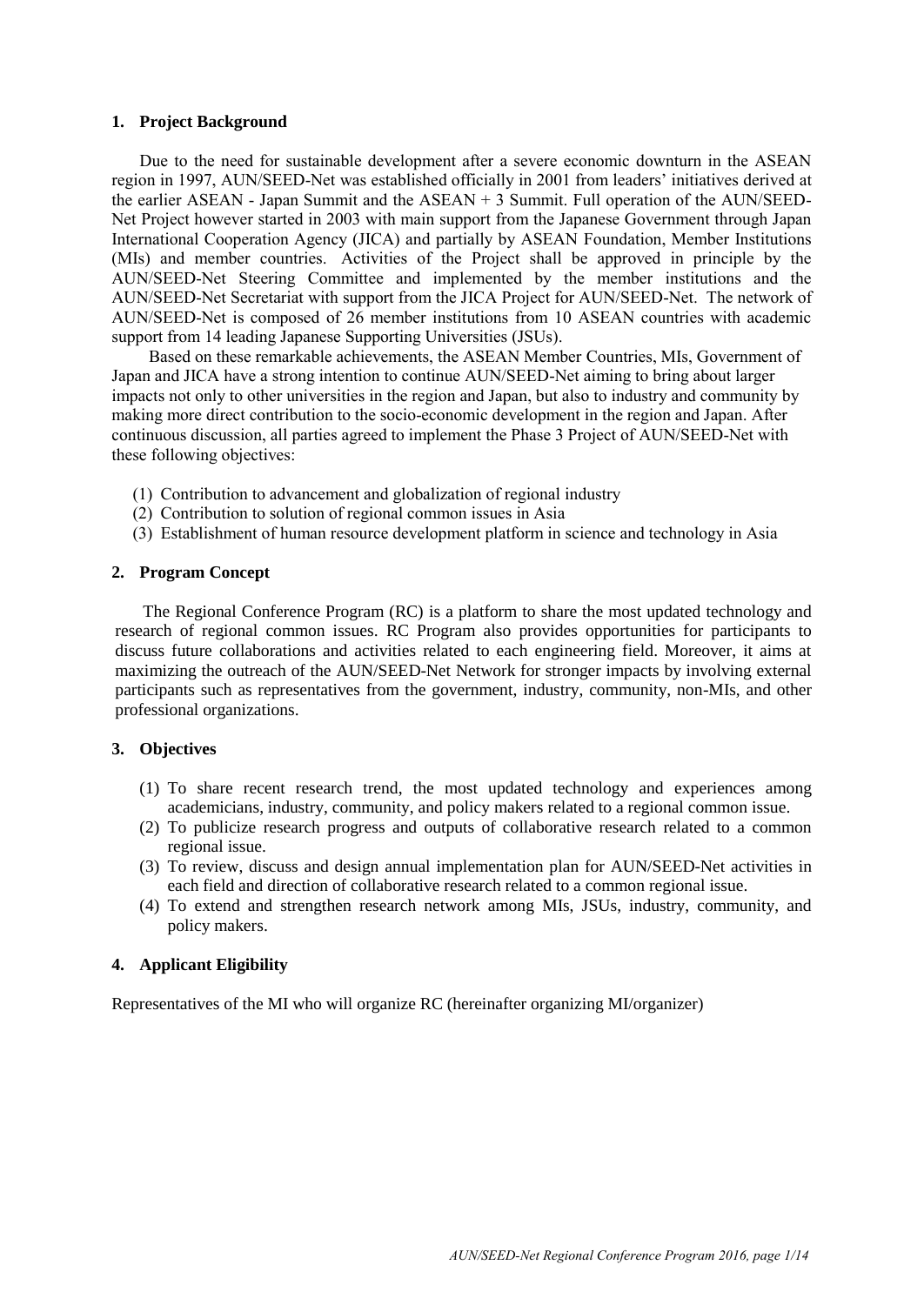# **5. Roles and Responsibilities of the Organizing MI**

 The organizing MI should seek advice from Field Management Members (FMM), namely all Host Institutions (HIs) and Japanese Field Supporting Universities  $(JFSUs)^{1}$  of the respective field on:

- a) selecting the date, venue and theme of RC
- b) selecting and inviting Japanese academic staff from JSUs
- c) selecting and inviting guest speakers outside the AUN/SEED-Net Network (especially from the industry sector)
- d) jointly designing program and preparing proceedings

 Other matters such as budget estimation and local arrangement must be solely under the responsibility of the organizing MI.

# **6. Program Requirements**

- (1) RC must be held in the city where the organizing MI is located.
- (2) RC must be closely related to any of the 10 engineering fields as follows:
	- a. Chemical Engineering (ChE)
	- b. Civil Engineering (CE)
	- c. Computer and Information Engineering (CIE)
	- d. Electrical and Electronics Engineering (EEE)
	- e. Geological and Geo-Resource Engineering (GeoE)
	- f. Materials Engineering (MatE)
	- g. Mechanical and Manufacturing Engineering (ME/ManuE)
	- h. Energy Engineering (EneE)
	- i. Environmental Engineering (EnvE)
	- j. Natural Disaster (ND)
- **(3) The organizing MI shall require presenter to submit** *an abstract or an extended abstract only (not full paper)* **for RC in order to involve a variety of participants from each of MIs. AUN/SEED-Net also expects participants from MIs to develop abstract/extended abstract into full papers after RC for the submission to ASEAN Engineering Journal (AEJ), which is another research platform of AUN/SEED-Net.**
- (4) The organizing MI must set up an international scientific/technical committee, which consists of representatives from the organizing MI and FMM (HIs and JFSUs) to design conference theme/program, review submitted abstracts/extended abstracts and etc. The organizing MI is encouraged to involve the Editorial Board Member of ASEAN Engineering Journal of respective engineering field in international scientific/technical committee.
- (5) The organizing committee must recommend 70% of abstract/extended abstract (30% as highly recommended and 40% as recommended) presented during the conference to AUN/SEED-Net for finding potential research work for ASEAN Engineering Journal (AEJ).
- (6) The involvement of Japanese academic staff from JSUs as keynote speakers/ presenters, giving technical/academic advice related to field strategies and AUN/SEED-Net activities is required. The organizing MI needs to ask keynote speakers to give speeches and presentations which are closely related to the theme of the conference.
- (7) At least one speaker representing the industry sector **must be** invited. Speakers from the government/community sector and outstanding researchers from non-MIs in the locality are

1

<sup>&</sup>lt;sup>1</sup> The list of HIs and JFSUs of each field can be referred to in Attachment II.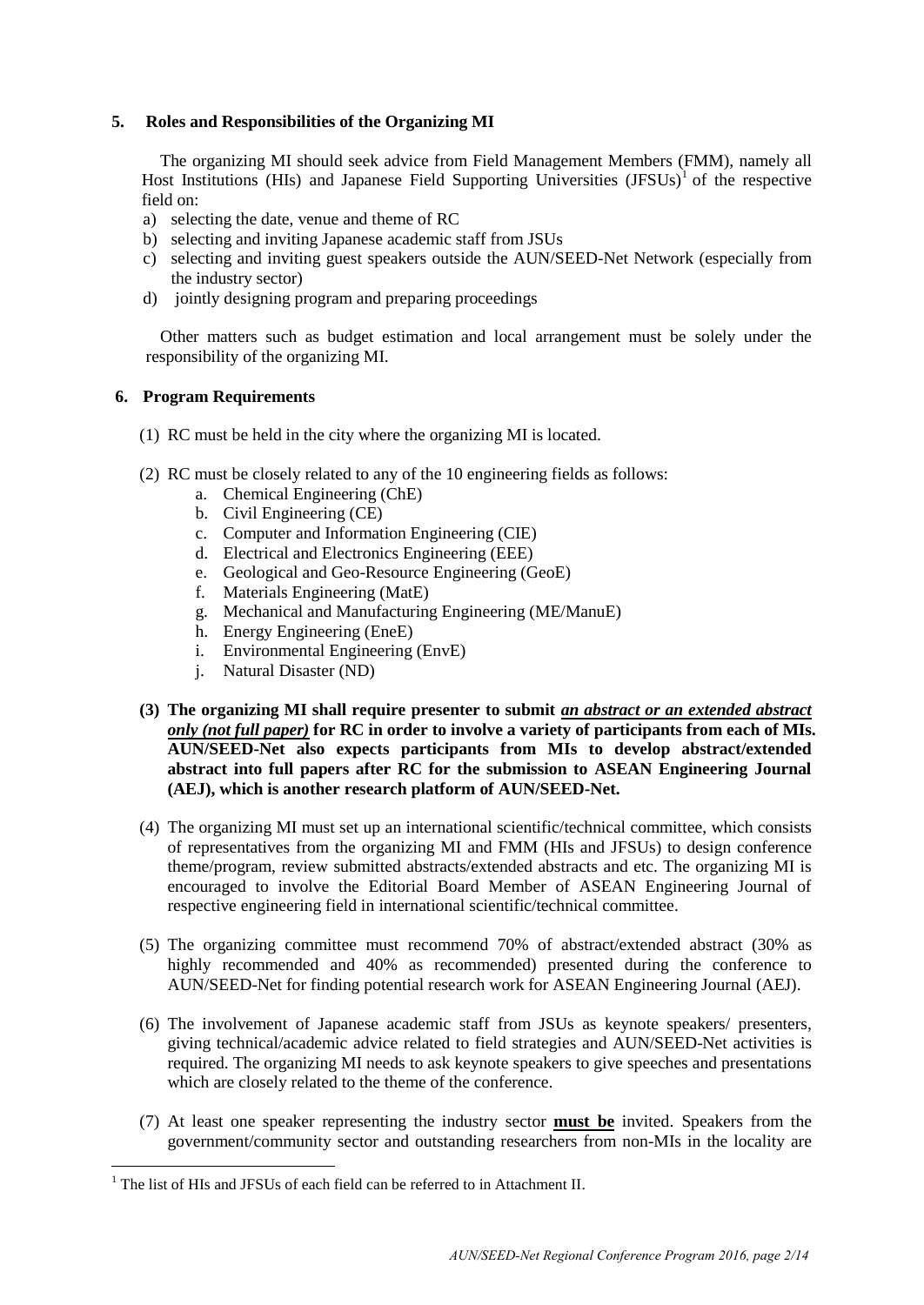encouraged. *(AUN/SEED-Net supports neither the honorarium nor travel expenses of the speakers.*)

- (8) A Field Management Meeting with the participation of FMM and AUN/SEED-Net shall be organized to discuss the direction of related activities. Also, a presentation session from AUN/SEED-Net should be given to all participants from MIs during RC to update and discuss field activities. The organizing MI is expected to communicate with AUN/SEED-Net to set the entire schedule.
- (9) An RC can be organized as a single event, or in conjunction with other conferences. In case it is jointly organized with other conference(s), **AUN/SEED-Net should be mentioned as a coorganizer and the logo of AUN/SEED-Net should be shown.**
- (10) AUN/SEED-Net students are encouraged to participate in the conferences organized in their Host countries.

# **7. Details of Support**

- (1) Duration: AUN/SEED-Net supports a maximum of **2 days of conference.** Additional days are possible at the organizing MI's own cost.
- (2) Period: Each RC must be implemented between 1 May 2016 and 15 February 2017. Note: Financial report shall be submitted within 30 days after the completion of RC (see below 9. (3)).
- (3) Target Number of Participants:

An RC targets **a group of participants of 80-100**. AUN/SEED-Net can support attendance of a maximum of 22 participants as listed below:

| <b>Quota of</b><br>support                                                                                 | <b>Eligible participants</b>                                                                                                                                             | <b>Requirements</b>                                                                | <b>Remarks</b>                                                                                                                                                                                                                                        |
|------------------------------------------------------------------------------------------------------------|--------------------------------------------------------------------------------------------------------------------------------------------------------------------------|------------------------------------------------------------------------------------|-------------------------------------------------------------------------------------------------------------------------------------------------------------------------------------------------------------------------------------------------------|
| <b>Maximum:</b><br>22<br>participants<br>(including 1)<br><b>AUN/SEED-</b><br>Net student of<br><b>PhD</b> | 1. Faculty member of AUN/SEED-Net MIs<br>2.AUN/SEED-Net alumni<br>(supposed to be academic staff of MIs)<br>3.AUN/SEED-Net students<br>4. ASEAN Field Management Members | Abstracts/Extended<br>abstracts must be<br>selected for oral<br>presentation at RC | *At least 1 one participant<br>from 1 Member Institution is<br>strongly encouraged.<br>**Participants from Member<br><b>Institutions in Brunei</b><br>Darussalam and Singapore<br>are not supported,<br>but welcome to join upon<br>their own budget. |
| <b>Singapore</b><br><b>Program and</b><br>1 AUN/SEED-<br>Net student of                                    | 5. Editor-in-Chief of ASEAN Engineering<br>Journal of respective field                                                                                                   |                                                                                    | Editor-in-Chiefs are exempt<br>from oral presentation $\&$<br>invited to join RC subject to<br>their availability                                                                                                                                     |
| <b>PhD Japan</b><br>Program)                                                                               | 6. AUN/SEED-Net students of PhD<br>Singapore program<br>7.AUN/SEED-Net students of PhD Japan<br>program                                                                  | Abstracts/Extended<br>abstracts must be<br>for oral<br>presentation at RC          | Students are eligible to<br>utilize this quota to join RC<br>only once throughout his/her<br>scholarship period.                                                                                                                                      |

*\*The list of MIs and JSUs within AUN/SEED-Net can be referred to in Attachment II*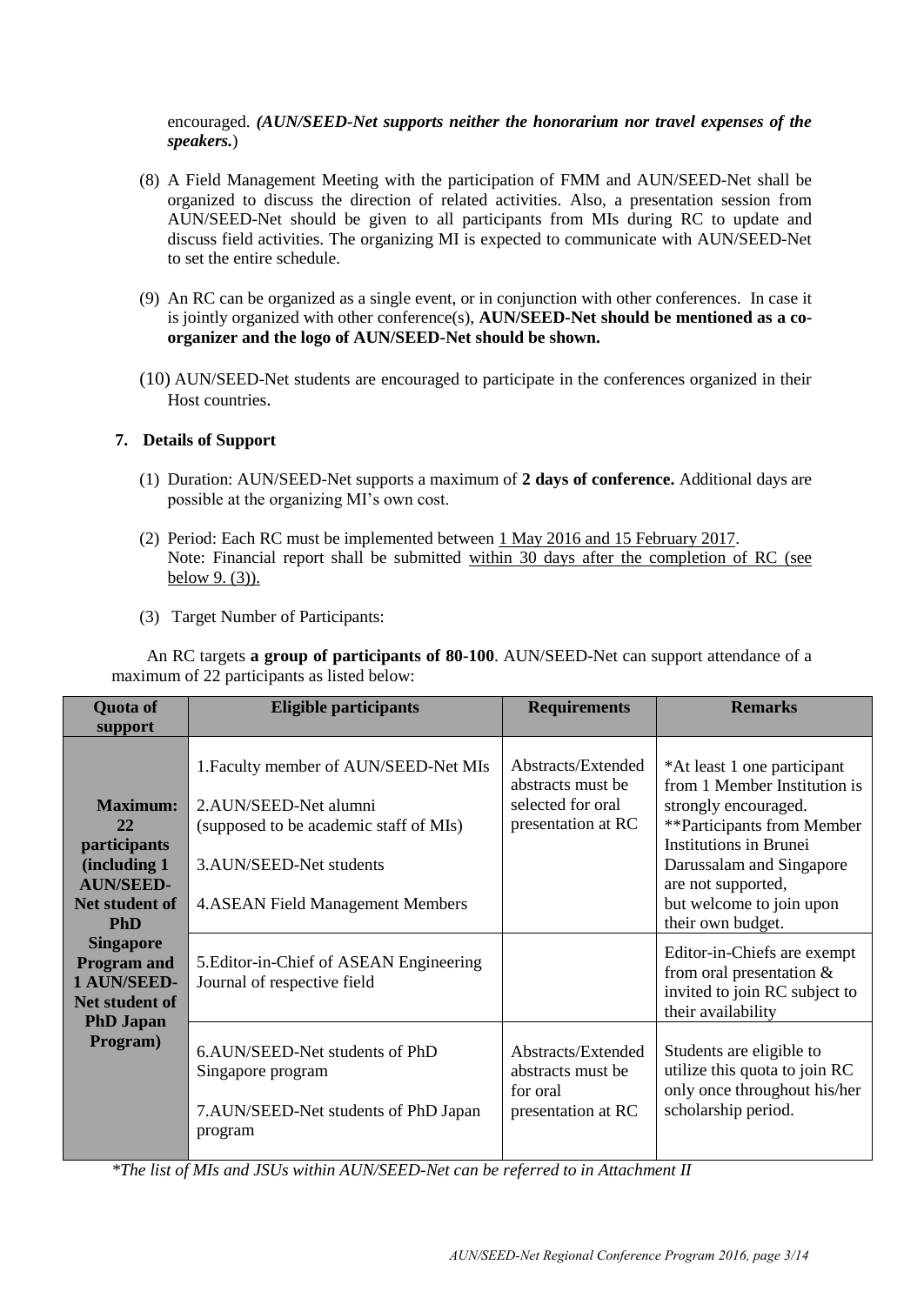(4) Financial Support relevant to Regional Conference:

| Direct arrangement by<br><b>AUN/SEED-Net Secretariat</b>                                                                                                                                                                            | Within 14,000 USD<br>under RC program (Actual rate)                                                                                                                                                                                                                                                                                                                                    | <b>Others</b>                                                                                                                                                                                                                                                                                                                                                                                           |
|-------------------------------------------------------------------------------------------------------------------------------------------------------------------------------------------------------------------------------------|----------------------------------------------------------------------------------------------------------------------------------------------------------------------------------------------------------------------------------------------------------------------------------------------------------------------------------------------------------------------------------------|---------------------------------------------------------------------------------------------------------------------------------------------------------------------------------------------------------------------------------------------------------------------------------------------------------------------------------------------------------------------------------------------------------|
| • Air tickets for supported<br><b>AUN/SEED-Net participants</b><br>• Bandung-Jakarta round-trip<br>transfer at fixed rate of 18 USD<br>for AUN/SEED-Net supported<br>participants from Institute of<br>Teknologi Bandung, Indonesia | • Accommodation for supported<br>participants (Actual rate, but not over<br>90 USD/night)<br>• Consumables<br>• Conference room charge/ meeting<br>package (including banquet for one<br>night only)<br>Conference kits<br>• Local transportation at the city where<br>the conference is held (excluding<br>transportation for the organizer)<br>• Production of proceedings with ISBN | *Conference Registration fee*<br>Conference registration fee MUST<br>be waived by organizer for;<br>• 22 supported AUN/SEED-Net<br>participants<br>• FMM members and Professors<br>using JPDP quota in each field<br>• AUN/SEED-Net staff<br>The organizer is also encouraged<br>to waive full/partial conference<br>registration fee for other students<br>or academic staff from<br>AUN/SEED-Net MIs. |
|                                                                                                                                                                                                                                     | • Miscellaneous costs<br>(public relations, post, communication)                                                                                                                                                                                                                                                                                                                       |                                                                                                                                                                                                                                                                                                                                                                                                         |

# Remarks:

- **Following items are NOT supported under RC program: Any tax fee, Visa fee, Travel insurance, Fuel, Overhead fee, Honorarium, Souvenirs, Sightseeing trip, Entertainment and Language service fee.**
- RCs are funded mainly by JICA through AUN/SEED-Net. However, organizing MI can seek external funding to jointly support the conferences.

# **8. Financial Management**

- (1) Detailed budget estimation must be submitted upon request by AUN/SEED-Net.
- (2) The first disbursement (80% of the total budget) will be remitted after the budget estimation is approved by AUN/SEED-Net and RC contract is signed between the organizing MI and AUN/SEED-Net. The second disbursement (a maximum of 20%) will be remitted after the complete Final Report (please see 9. (4)) is submitted and approved. Only an official bank account of the organizing MI, or equivalent, is applicable.
- (3) Carryover of funds (surplus or deficit) from one financial year (April March) to the next is not permitted.
- (4) Expenditure incurred after each RC except one caused by some delay of invoices from suppliers, and expenditure without academic contribution to the conference's purpose (such as day-trip costs for visiting known sites in the city etc.) are not supported by AUN/SEED-Net.
- (5) Original receipts of all expenses must be attached with the official financial report.
- (6) All financial expenditures must conform to the regulations of JICA.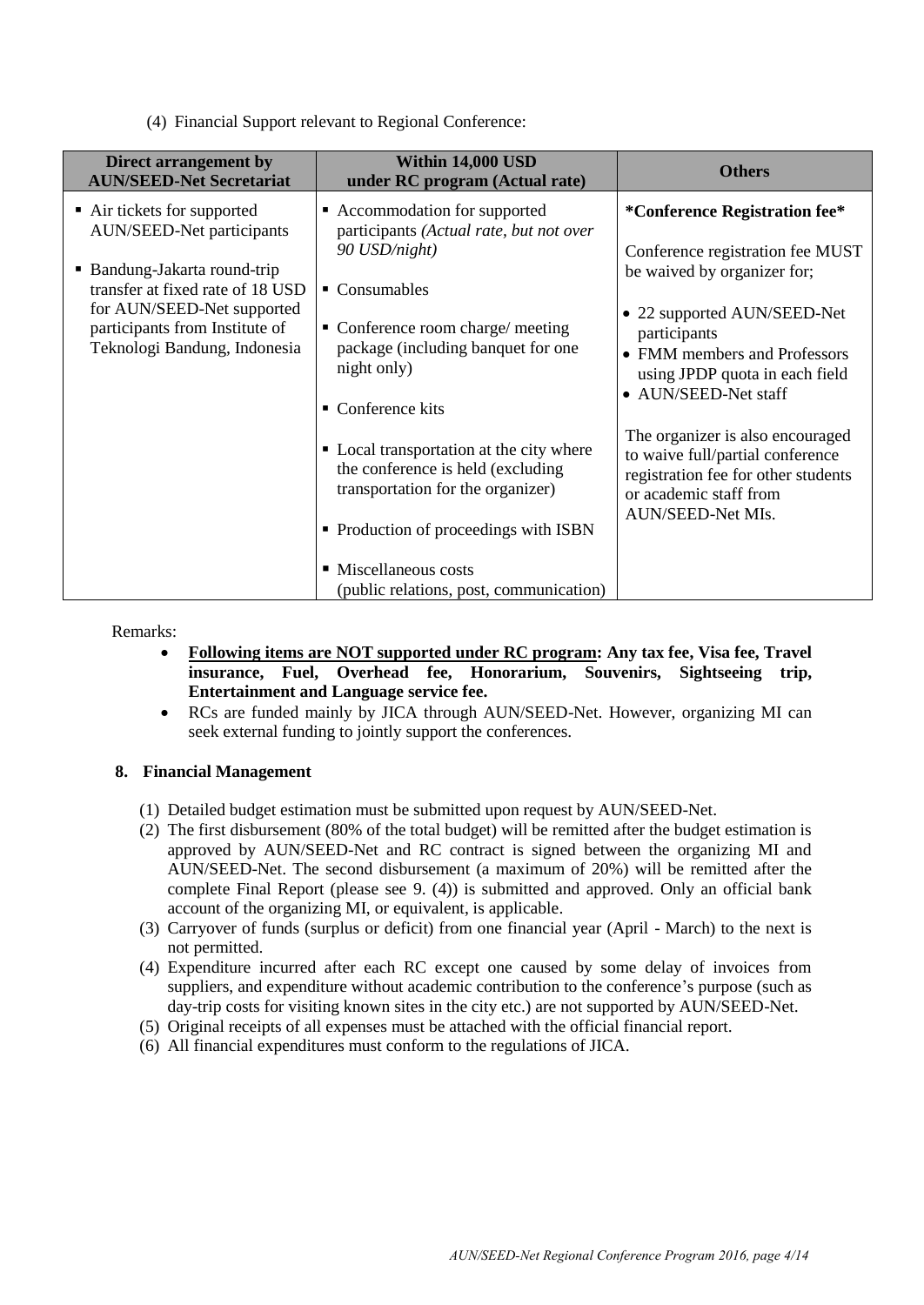# **9. Obligation**

- (1) Submission of RC application is **Mandatory**.
- (2) AUN/SEED-Net requires that the organizing MI prepares the Financial Report according to the Financial Guideline provided by AUN/SEED-Net.
- (3) AUN/SEED-Net requires that the organizer provides the **Final Report** within 30 days after RC is completed (before the second disbursement is released). *Failure to submit the required report within 30 days after RC will result in withholding of future installments.*
- (4) **Final Report** should contain the following documents:
	- a) Financial Report
	- b) Proceedings with ISBN
	- c) The list of recommended abstract/extended abstract to be published in the ASEAN Engineering Journal.
	- d) The list of actual participants (name, title, position, affiliation, contact address and/or e-mail address)

*\*Details of responsibility of arrangement for RC can be found in Attachment V* 

# **10. Application Requirement and Deadline**

(1) Application requirements

 An RC in each of the ten engineering fields supported by AUN/SEED-Net should be organized annually by the MIs basically on a competition basis, with technical assistance from JSUs. Selection of RC organizing MI will be done by AUN/SEED-Net and FMM based on the submitted proposals.

(2) Application Deadline

<u>.</u>

 **Applications (Attachment I), in either hard or soft copy (in PDF or JPG format)**, must be submitted to the unit in charge of each field<sup>3</sup> in compliance with the deadline indicated in the Call for Proposals of the respective engineering fields.

*Remarks: This Implementation Guidelines and other information of AUN/SEED-Net MIs and JSUs are available on the website [www.seed-net.org](http://www.seed-net.org/).* 

 $3$  The list of units in charge of 10 fields, together with the corresponding email addresses, can be referred to in Attachment IV.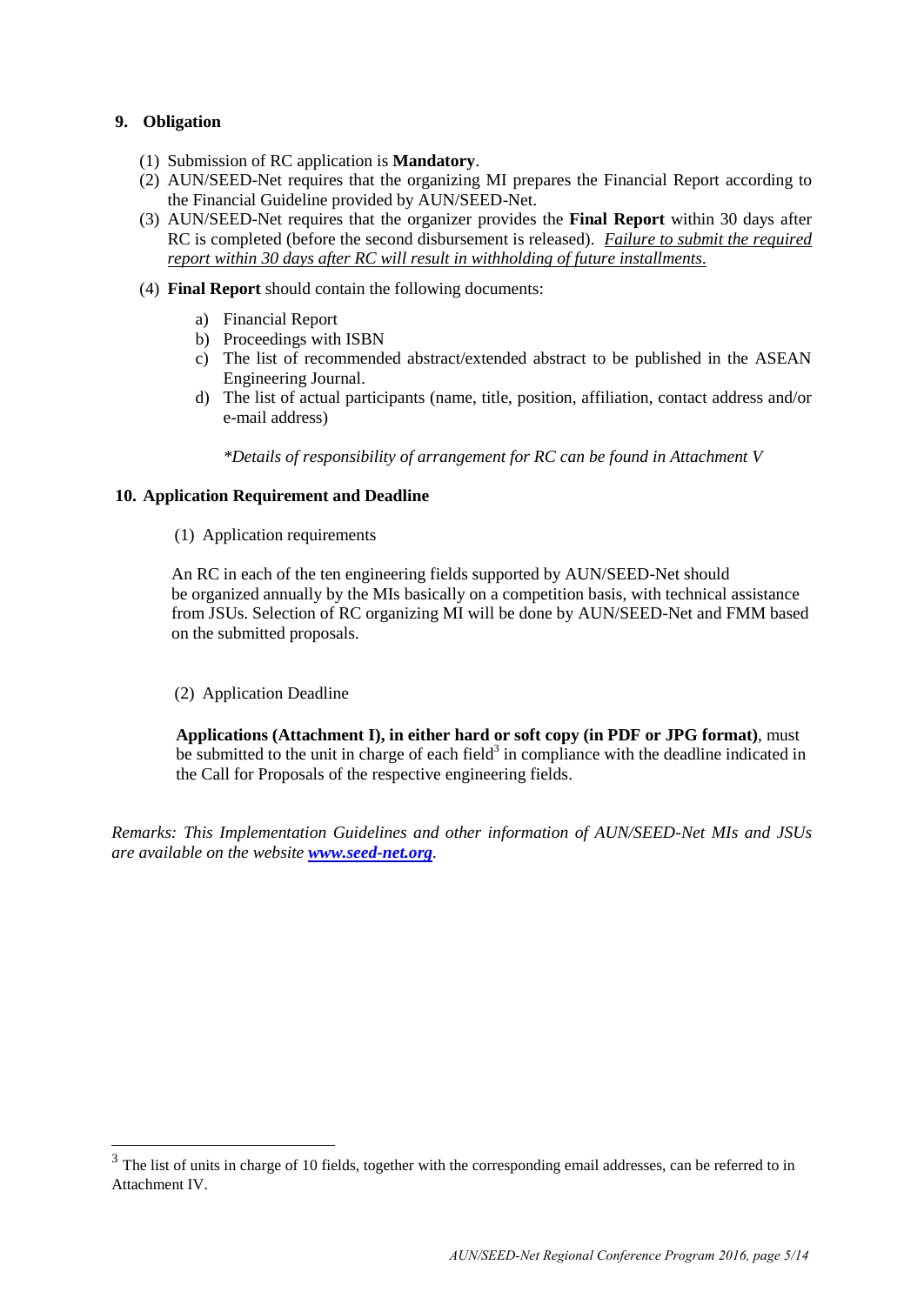

#### **(ASEAN University Network / Southeast Asia Engineering Education Development Network)**

# **APPLICATION FORM Regional Conference Program 2016**

Application form can be downloaded from <http://www.seed-net.org/> and can be photocopied as needed. Please print or type all entries. **Please submit the form to the below address at least 6 months prior to the expected date of the Conference**. (Soft copy in PDF or JPG format is acceptable.)

 **AUN/SEED-Net Project** Faculty of Engineering Bld 2, Rm 109-110<br>Chulalongkorn University Bangkok 10330, THAILAND

Tel: (66 2) 2186419, 2186420, 2186421<br>Fax: (66 2) 2186418 E-mail: *Please refer to Attachment IV* 

#### **Program Guidelines**

Applicants should study the Implementation Guidelines of the Regional Conference Program 2016. It is advised to provide detailed information and description for each item below, and attach supporting documents when necessary.

#### **1 Field of Engineering**

- $\Box$  Chemical Engineering (ChE)
- $\Box$  Civil Engineering (CE)
- $\Box$  Computer and Information Engineering (CIE)
- $\Box$  Electrical and Electronics Engineering (EEE)
- □ Geological and Geo-Resource Engineering (GeoE)
- $\Box$  Materials Engineering (MatE)
- $\Box$  Mechanical and Manufacturing Engineering (ME/ManuE)
- $\Box$  Energy Engineering (EneE)
- Environmental Engineering (EnvE)
- $\Box$  Natural Disaster (ND)

| $\overline{2}$ | <b>Applicant's Personal Information</b> |  |  |
|----------------|-----------------------------------------|--|--|
| 2.1            | <b>Family Name</b>                      |  |  |
|                | Given Name(s)                           |  |  |
| 2.2            | <b>Current Position</b>                 |  |  |
| 2.3            | Academic Title                          |  |  |
| 2.4            | Department/Faculty                      |  |  |
| 2.5            | University                              |  |  |
| 2.6            | <b>Contact Address</b>                  |  |  |
|                | (Mailing Address)                       |  |  |
|                | Tel / Fax                               |  |  |
|                | Mobile Phone                            |  |  |
|                | E-mail Address                          |  |  |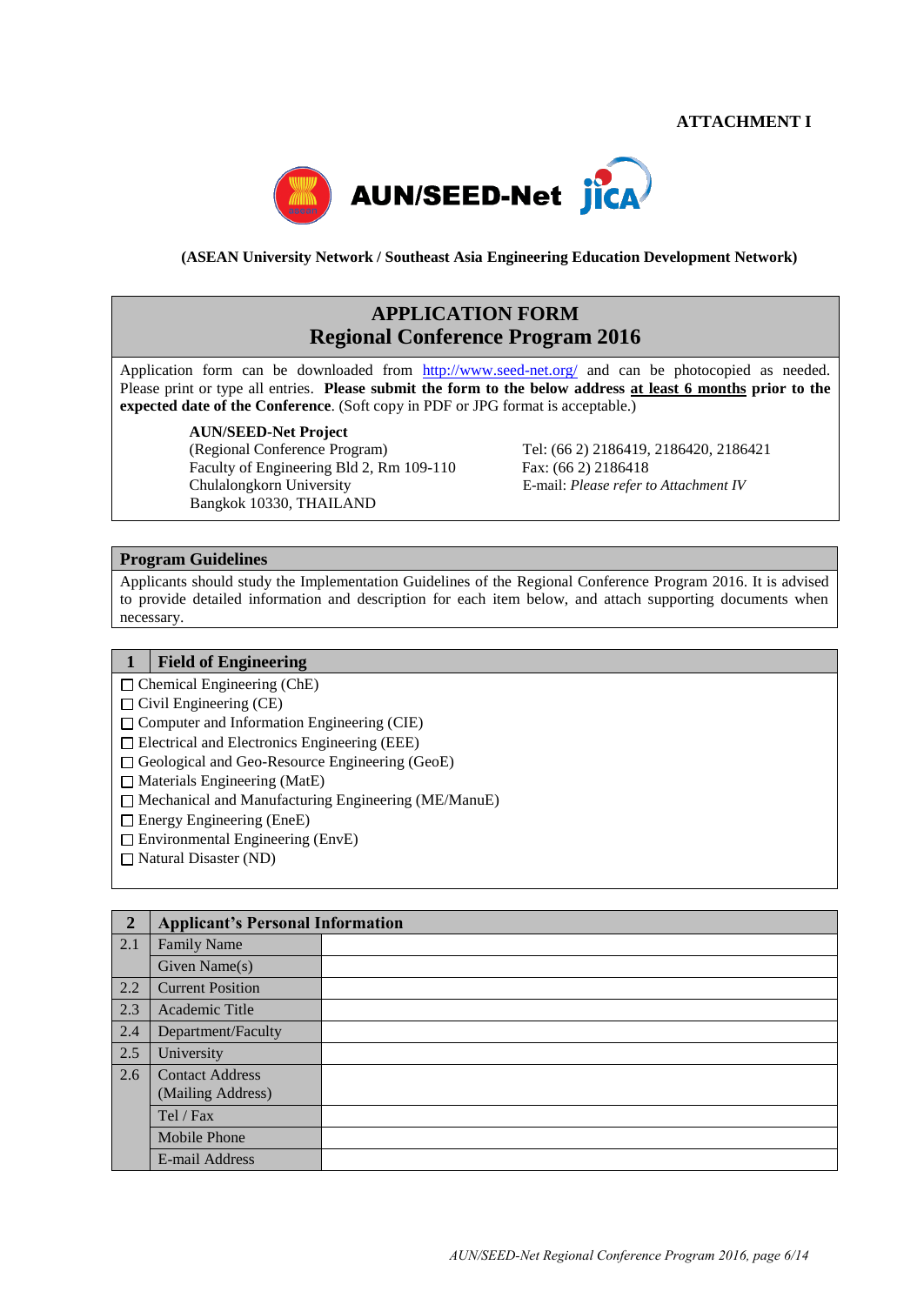| $\mathbf{3}$                                                                                                                                                                                                                                                                                   |        | <b>Contents of the Proposed Conference</b>   |                     |      |        |                     |  |
|------------------------------------------------------------------------------------------------------------------------------------------------------------------------------------------------------------------------------------------------------------------------------------------------|--------|----------------------------------------------|---------------------|------|--------|---------------------|--|
| 3.1                                                                                                                                                                                                                                                                                            |        | Title of the Conference                      |                     |      |        |                     |  |
| 3.2                                                                                                                                                                                                                                                                                            |        | Theme $(s)$ of the<br>Conference             |                     |      |        |                     |  |
| 3.3                                                                                                                                                                                                                                                                                            |        | <b>Technically Sponsored</b>                 | (1)                 |      |        |                     |  |
|                                                                                                                                                                                                                                                                                                | by     |                                              | (2)                 |      |        |                     |  |
|                                                                                                                                                                                                                                                                                                |        | (Organization/Country)                       | (3)                 |      |        |                     |  |
|                                                                                                                                                                                                                                                                                                |        |                                              | (4)                 |      |        |                     |  |
| 3.4                                                                                                                                                                                                                                                                                            |        | Co-Organizer(s)                              | (1)                 |      |        |                     |  |
|                                                                                                                                                                                                                                                                                                |        |                                              | (2)                 |      |        |                     |  |
|                                                                                                                                                                                                                                                                                                |        |                                              | (3)                 |      |        |                     |  |
|                                                                                                                                                                                                                                                                                                |        |                                              | (4)                 |      |        |                     |  |
| 3.5                                                                                                                                                                                                                                                                                            | Venue  |                                              |                     |      |        |                     |  |
| 3.6                                                                                                                                                                                                                                                                                            |        | Proposed Conference                          | <b>Total Period</b> |      | Day(s) | (maximum of 2 days) |  |
|                                                                                                                                                                                                                                                                                                | Period |                                              | From (dd/mm/yy)     |      |        | To (dd/mm/yy)       |  |
| 3.7                                                                                                                                                                                                                                                                                            |        | <b>Expected Total Number of Participants</b> |                     |      |        |                     |  |
| 3.8                                                                                                                                                                                                                                                                                            |        | Tentative Program of the Conference          |                     |      |        |                     |  |
| Time                                                                                                                                                                                                                                                                                           |        |                                              | Day 1 (dd/mm/yy)    | Time |        | Day 2 (dd/mm/yy)    |  |
| Option 1:                                                                                                                                                                                                                                                                                      |        |                                              |                     |      |        |                     |  |
| Option 2:                                                                                                                                                                                                                                                                                      |        |                                              |                     |      |        |                     |  |
| Option 3:                                                                                                                                                                                                                                                                                      |        |                                              |                     |      |        |                     |  |
| 3.9<br>In case the Conference is to be held in conjunction with other conference(s), please give details of the<br>other conference(s) below and submit the tentative program of the other conference(s) in a separate sheet.<br>(If the Conference is a single event, please skip to Item 4.) |        |                                              |                     |      |        |                     |  |
| Title(s) of the Other<br>Conference(s)                                                                                                                                                                                                                                                         |        |                                              |                     |      |        |                     |  |
|                                                                                                                                                                                                                                                                                                |        | Period of the Other                          | <b>Total Period</b> |      | Day(s) |                     |  |
|                                                                                                                                                                                                                                                                                                |        | Conference(s)                                | From (dd/mm/yy)     |      |        | To (dd/mm/yy)       |  |
| Sponsor(s) of the Other<br>Conference(s)                                                                                                                                                                                                                                                       |        |                                              |                     |      |        |                     |  |

|     | <b>Expected Names of Japanese academic staff Participating in the Proposed Conference</b>           |                       |  |  |
|-----|-----------------------------------------------------------------------------------------------------|-----------------------|--|--|
|     | (Please attach e-mail endorsement from the Japanese academic staff mentioning his/her availability) |                       |  |  |
|     | Japanese Supporting Universities                                                                    | Names (if applicable) |  |  |
| (1) |                                                                                                     |                       |  |  |
| (2) |                                                                                                     |                       |  |  |
| (3) |                                                                                                     |                       |  |  |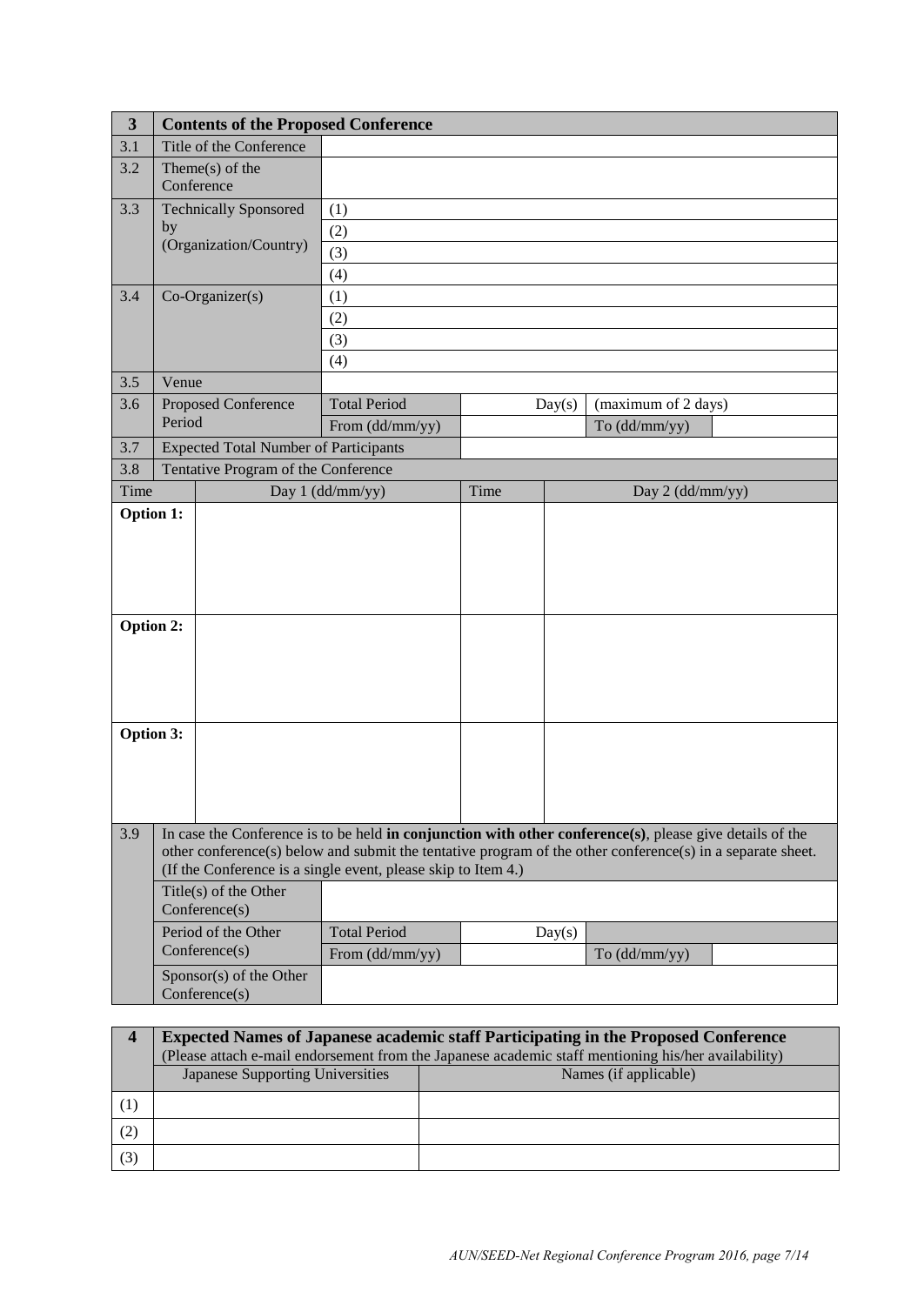| $\overline{5}$ | <b>Estimated Cost of the Proposed Conference to be Supported by the Program</b> |                               |  |        |        |  |
|----------------|---------------------------------------------------------------------------------|-------------------------------|--|--------|--------|--|
|                | <b>Supported Items</b>                                                          | <b>Estimated Amount (USD)</b> |  |        |        |  |
| 5.1            | Accommodation                                                                   | Room                          |  | No. of | Total  |  |
|                |                                                                                 | rate                          |  | rooms  | amount |  |
| 5.2            | Consumables                                                                     |                               |  |        |        |  |
| 5.3            | Conference room charge/Meeting<br>package (coffee break, banquet)               |                               |  |        |        |  |
| 5.4            | Conference kits                                                                 |                               |  |        |        |  |
| 5.5            | Local transportation                                                            |                               |  |        |        |  |
| 5.6            | Production of proceedings                                                       |                               |  |        |        |  |
| 5.7            | Miscellaneous costs (PR, post,<br>communication)                                |                               |  |        |        |  |
|                | <b>Total</b>                                                                    |                               |  |        |        |  |

| o   | <b>Expected Names of External Lecturers/Guest Speakers Invited to the Proposed Conference</b>   |         |                    |  |
|-----|-------------------------------------------------------------------------------------------------|---------|--------------------|--|
|     | (Please attach CV)                                                                              |         |                    |  |
|     | (Honorarium for External Lecturers/ Guest Speakers are not included in the AUN/SEED-Net support |         |                    |  |
|     | package                                                                                         |         |                    |  |
|     | Institution(s)/ $Affiliation(s)$                                                                | Name(s) | Lecture $Topic(s)$ |  |
| (1) |                                                                                                 |         |                    |  |
| (2) |                                                                                                 |         |                    |  |

|                  | Co-Financial Sponsorship of the Proposed Conference                                              |                                        |  |
|------------------|--------------------------------------------------------------------------------------------------|----------------------------------------|--|
|                  | (If there is no co-financial sponsorship other than AUN/SEED-Net budget, please skip to Item 9.) |                                        |  |
|                  | Names of Co-Financial Sponsors                                                                   | <b>Expected Amount of Budget (USD)</b> |  |
| $\left(1\right)$ |                                                                                                  |                                        |  |
| (2)              |                                                                                                  |                                        |  |
| (3)              |                                                                                                  |                                        |  |
|                  | Total                                                                                            |                                        |  |

|     |                                                                                                                                        | <b>Document Checklist:</b>                                                                                                                                                                                           |  |  |
|-----|----------------------------------------------------------------------------------------------------------------------------------------|----------------------------------------------------------------------------------------------------------------------------------------------------------------------------------------------------------------------|--|--|
|     | Please check $(\vee)$ that your application is complete and that you have enclosed all documents listed below. These                   |                                                                                                                                                                                                                      |  |  |
|     |                                                                                                                                        | documents are compulsory and please note that AUN/SEED-Net will <b>NOT</b> consider any application with<br>incomplete documents. You may also attach other supporting document that can reinforce your application. |  |  |
| 8.1 |                                                                                                                                        | This application, completed with signatures.                                                                                                                                                                         |  |  |
| 8.2 |                                                                                                                                        | Cover letter signed by the Dean or the Rector of implementing Member Institution                                                                                                                                     |  |  |
| 8.3 | Letter of Endorsement by Head of Department at Host Institution or Main Facilitating Institution<br>(e-mail endorsement is acceptable) |                                                                                                                                                                                                                      |  |  |
| 8.4 | E-mail endorsement from participating Japanese academic staff                                                                          |                                                                                                                                                                                                                      |  |  |
| 8.5 |                                                                                                                                        | Any document that will reinforce your application (tentative program, participants list, CV of<br>expected lecturer, etc.)                                                                                           |  |  |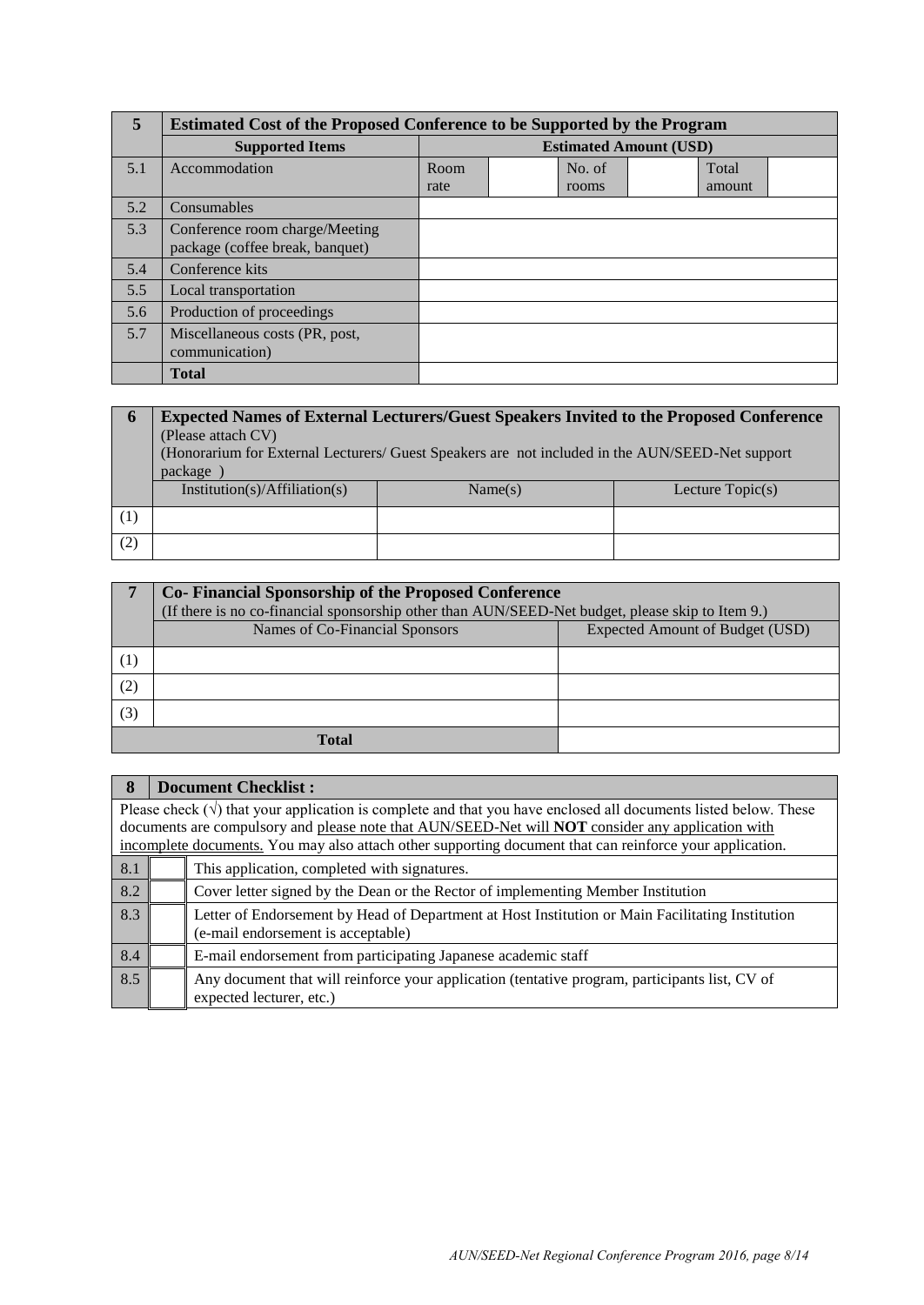| 9                                                                                                                                                                                                                                                                                                                                                                                                                                                             | <b>Declaration</b>                                               |  |  |
|---------------------------------------------------------------------------------------------------------------------------------------------------------------------------------------------------------------------------------------------------------------------------------------------------------------------------------------------------------------------------------------------------------------------------------------------------------------|------------------------------------------------------------------|--|--|
| I declare that all information supplied in this application as well as the attached documents are true and correct to<br>the best of my knowledge. I agreed to take full responsibility to manage the given fund to organize the regional<br>conference in accordance with the financial regulations of Japan International Cooperation Agency. I also<br>understand that any misuse of the fund and expense without proper evidence will incur compensation. |                                                                  |  |  |
|                                                                                                                                                                                                                                                                                                                                                                                                                                                               | <b>Applicant</b>                                                 |  |  |
|                                                                                                                                                                                                                                                                                                                                                                                                                                                               | Name and Title:                                                  |  |  |
| Position:                                                                                                                                                                                                                                                                                                                                                                                                                                                     |                                                                  |  |  |
|                                                                                                                                                                                                                                                                                                                                                                                                                                                               |                                                                  |  |  |
|                                                                                                                                                                                                                                                                                                                                                                                                                                                               |                                                                  |  |  |
|                                                                                                                                                                                                                                                                                                                                                                                                                                                               |                                                                  |  |  |
|                                                                                                                                                                                                                                                                                                                                                                                                                                                               | Signature:<br>Date:                                              |  |  |
| Position:                                                                                                                                                                                                                                                                                                                                                                                                                                                     | <b>Guarantor (Head of Department or Dean)</b><br>Name and Title: |  |  |
|                                                                                                                                                                                                                                                                                                                                                                                                                                                               |                                                                  |  |  |

Signature: Date: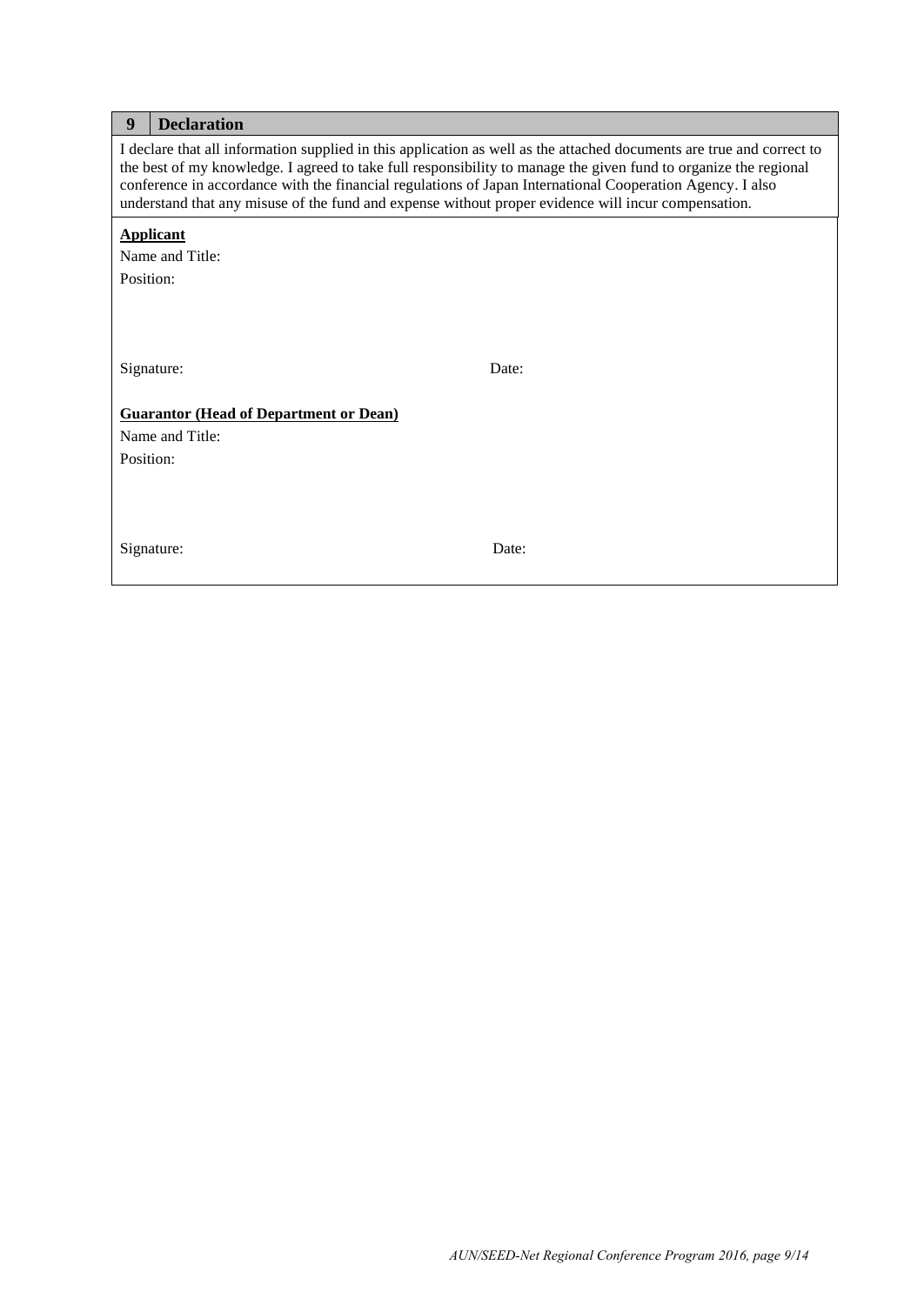# **ATTACHMENT II**

| Field                          | <b>ASEAN Host Institutions</b>                               | Japanese Field Coordinating<br>Universities |
|--------------------------------|--------------------------------------------------------------|---------------------------------------------|
| <b>Chemical Engineering</b>    | De La Salle University (DLSU)                                | <b>Tokyo Institute of Technology</b>        |
| (ChE)                          | Universitas Gadjah Mada (UGM)                                | Kyoto University                            |
|                                | Universiti Malaya (UM)                                       | University of Tokyo                         |
| Civil Engineering (CE)         | Chulalongkorn University (CU)                                | Hokkaido University                         |
|                                | Universiti Malaya (UM)                                       | Tokyo Institute of Technology               |
|                                | Universiti Teknologi Malaysia (UTM)                          |                                             |
|                                | Thammasat University (TU)                                    |                                             |
| Computer and                   | King Mongkut's Institute of Technology                       | <b>Tokai University</b>                     |
| <b>Information Engineering</b> | Ladkrabang (KMITL)                                           | Hokkaido University                         |
| (CIE)                          | Universitas Gadjah Mada (UGM)                                | Toyohashi University of<br>Technology       |
| Electrical and                 | Chulalongkorn University (CU)                                | <b>Tokyo Institute of Technology</b>        |
| <b>Electronics Engineering</b> | Universiti Malaya (UM)                                       | Keio University                             |
| (EEE)                          | University of the Philippines - Diliman<br>(UP)              |                                             |
|                                | InstitutTeknologi Sepuluh Nopember<br>(TTS)                  |                                             |
| Geological and Geo-            | Universitas Gadjah Mada (UGM)                                | <b>Kyushu University</b>                    |
| <b>Resource Engineering</b>    | Chulalongkorn University (CU)                                | Hokkaido University                         |
| (GeoE)                         | Universiti Sains Malaysia (USM)                              | Waseda University                           |
| <b>Materials Engineering</b>   | Universiti Sains Malaysia (USM)                              | Toyohashi University of                     |
| (MatE)                         | Universitas Gadjah Mada (UGM)                                | Technology                                  |
|                                | Universiti Malaya (UM)                                       | Kyoto University                            |
|                                |                                                              | Tokyo Institute of Technology               |
| Mechanical and                 | Institut Teknologi Bandung (ITB-INA)                         | Keio University                             |
| Manufacturing<br>Engineering   | Universiti Malaya (UM)                                       | Toyohashi University of                     |
| (ME/ManuE)                     | De La Salle University (DLSU)                                | Technology                                  |
|                                | Universiti Putra Malaysia (UPM)                              | Tokai University                            |
| <b>Energy Engineering</b>      | Institut Teknologi Bandung (ITB-INA)                         | <b>Kyoto University</b>                     |
| (EneE)                         | Universiti Sains Malaysia (USM)                              | Kyushu University                           |
|                                | King Mongkut's Institute of Technology<br>Ladkrabang (KMITL) |                                             |
| Environmental                  | University of the Philippines - Diliman                      | University of Tokyo                         |
| Engineering (EnvE)             | (UP)                                                         | Kyoto University                            |
|                                | Chulalongkorn University (CU)                                |                                             |
|                                | Institut Teknologi Bandung (ITB-INA)                         |                                             |
|                                | Kasetsart University (KU)                                    |                                             |
| Natural Disaster (ND)          | Universitas Gadjah Mada (UGM)                                | <b>Kyoto University</b>                     |
|                                | Institut Teknologi Bandung (ITB-INA)                         | Tokyo Institute of Technology               |
|                                | Chulalongkorn University (CU)                                | Kyushu University                           |

#### **List of Host Institutions and Japanese Field Coordinating Universities by Field**

\*Underlined: main coordinator

\*\*Should you need to contact the member of Host Institutions and Japanese Field Coordinating Universities, please contact AUN/SEED-Net Secretariat.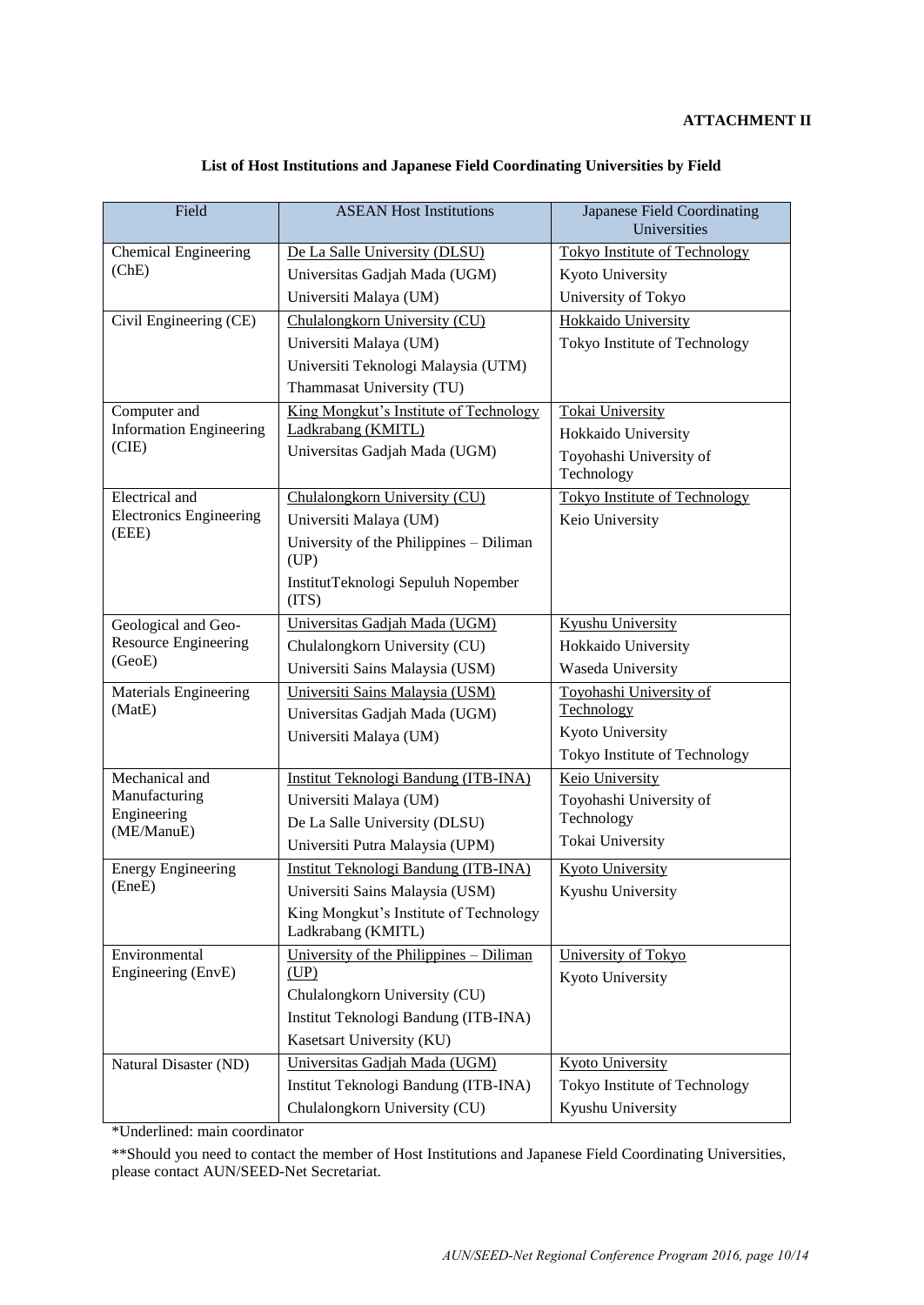# **ATTACHMENT III**

| <b>AUN/SEED-Net Member Institutions (MIs)</b>                            | <b>Japanese Supporting Universities (JSUs)</b> |
|--------------------------------------------------------------------------|------------------------------------------------|
| Institute of Technology of Cambodia (ITC)                                | Hokkaido University                            |
| Institut Teknologi Bandung (ITB-INA)                                     | Keio University                                |
| Institut Teknologi Sepuluh Nopember (ITS)                                | Kyoto University                               |
| Universitas Gadjah Mada (UGM)                                            | Kyushu University                              |
| Universitas Indonesia (UI)                                               | Nagoya University                              |
| National University of Laos (NUOL)                                       | National Graduate Institute for Policy Studies |
| Universiti Malaya (UM)                                                   | <b>Osaka University</b>                        |
| Universiti Putra Malaysia (UPM)                                          | Shibaura Intitute of Technology                |
| Universiti Sains Malaysia (USM)                                          | Tohoku University                              |
| Universiti Teknologi Malaysia (UTM)                                      | <b>Tokai University</b>                        |
| University of Yangon (UY)                                                | Tokyo Institute of Technology                  |
| Yangon Technological University (YTU)                                    | Toyohashi University of Technology             |
| De La Salle University (DLSU)                                            | University of Tokyo                            |
| Mindanao State University - Illigan Institute<br>of Technology (MSU-IIT) | Waseda University                              |
| University of the Philippines - Diliman (UP)                             |                                                |
| Burapha University (BUU)                                                 |                                                |
| Chulalongkorn University (CU)                                            |                                                |
| Kasetsart University (KU)                                                |                                                |
| King Mongkut's Institute of Technology<br>Ladkrabang (KMITL)             |                                                |
| Thammasat University (TU)                                                |                                                |
| Hanoi University of Science and Technology<br>(HUST)                     |                                                |
| Ho Chi Minh City University of Technology<br>(HCMUT)                     |                                                |
| Institut Teknologi Brunei<br>$(ITB-BRU)^*$                               |                                                |
| Universiti Brunei Darusssalam (UBD)*                                     |                                                |
| National University of Singapore (NUS)*                                  |                                                |
| Nanyang Technological University (NTU)*                                  |                                                |

# **List of Member Institutions and Japanese Supporting Universities**

Remark: MIs with \* sign cannot receive financial support for organizing RC from AUN/SEED-Net.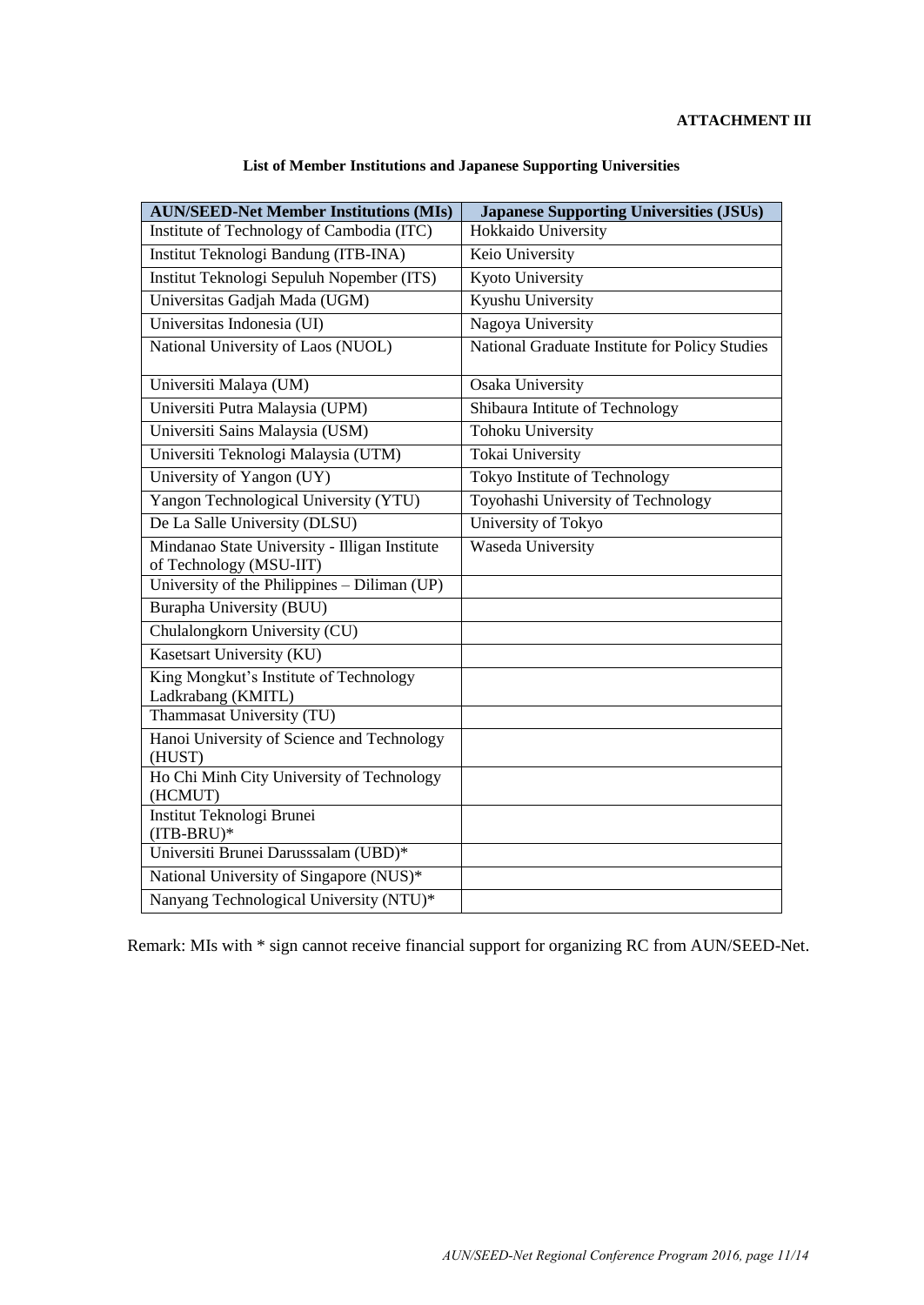# **ATTACHMENT IV**

| <b>Field</b>                                              | <b>Unit</b>                                   | <b>E-mail Address</b> |
|-----------------------------------------------------------|-----------------------------------------------|-----------------------|
| Chemical Engineering (ChE)                                | Research & Network Promotion<br>Unit (RNP)    | support@aun-seed.net  |
| Civil Engineering (CE)                                    | Research & Network Promotion<br>Unit (RNP)    | support@aun-seed.net  |
| Computer and Information<br>Engineering (CIE)             | Research & Network Promotion<br>Unit (RNP)    | support@aun-seed.net  |
| <b>Electrical and Electronics</b><br>Engineering (EEE)    | Research & Network Promotion<br>Unit (RNP)    | support@aun-seed.net  |
| Geological and<br>Geo-Resource Engineering<br>(GeoE)      | Planning & Capacity Development<br>Unit (PCD) | $grad@$ aun-seed.net  |
| Materials Engineering<br>(MatE)                           | Research & Network Promotion<br>Unit (RNP)    | support@aun-seed.net  |
| Mechanical and<br>Manufacturing Engineering<br>(ME/ManuE) | Planning & Capacity Development<br>Unit (PCD) | grad@aun-seed.net     |
| Energy Engineering (EneE)                                 | Planning & Capacity Development<br>Unit (PCD) | grad@aun-seed.net     |
| <b>Environmental Engineering</b><br>(EnvE)                | Research & Network Promotion<br>Unit (RNP)    | support@aun-seed.net  |
| Natural Disaster (ND)                                     | Planning & Capacity Development<br>Unit (PCD) | grad@aun-seed.net     |

# **List of Units in Charge, including e-mail addresses, by field**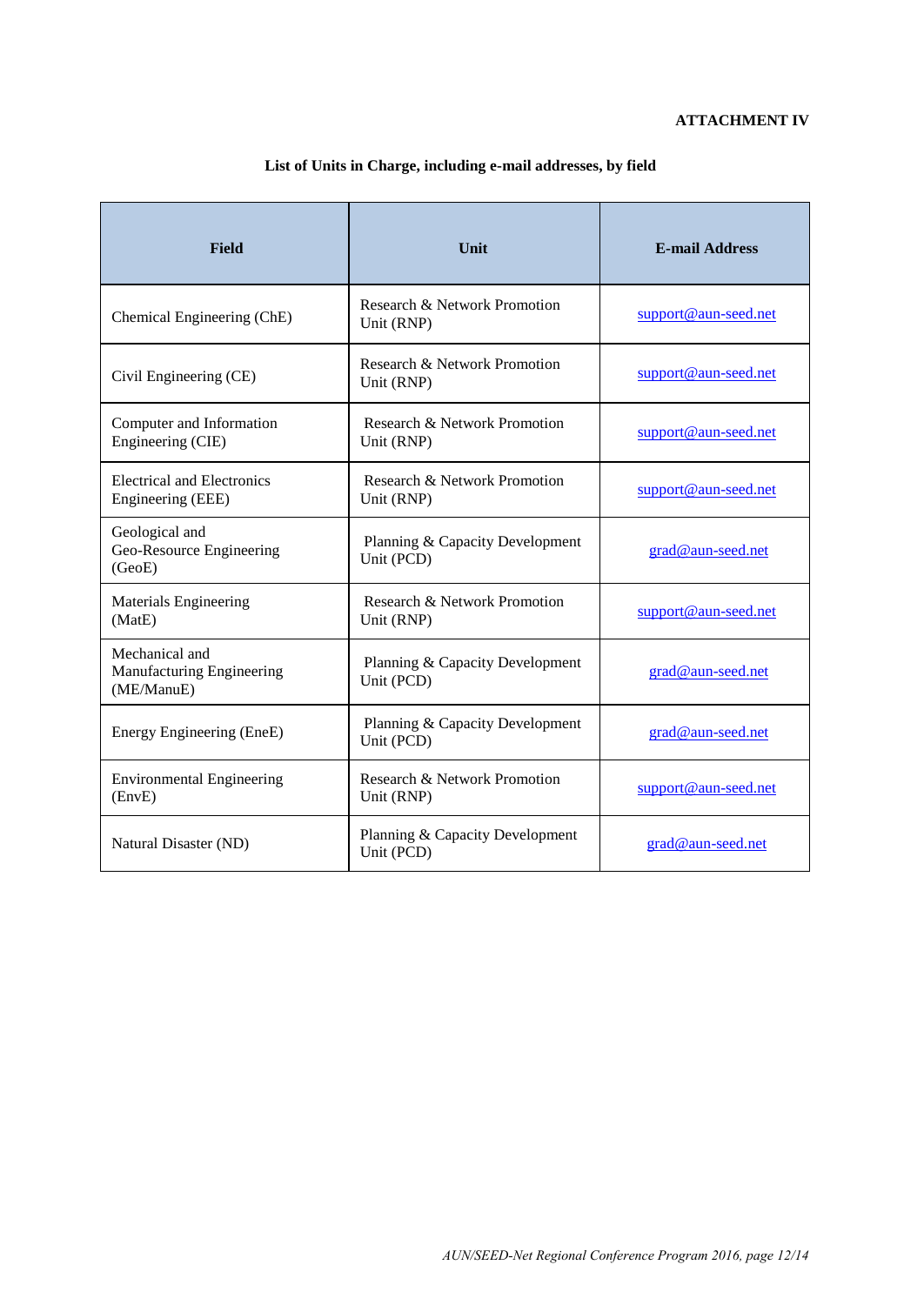**Please print or typell entries** Please submit the form to the below address at least 6 months prior to the expected date of the Conference . (Soft copy in PDF or JPG format is acceptable.)

**AUN/SEED-Net Project** (Regional ConferenceProgram) Faculty of Engineering R 2, Rm 19 -110 **Chulalongkorn University R**ngkok 1830THAIAND

218421 Tel: (66 2) 218419218420 Fax: (66 2) 218418 E-mail: Please refer to Attachmeht

Program Gidelines

 $\mathbf{1}$ 

Applicants should study the Implementation Guidelines of **fRegional ConferenceProgram2016.** It is advised to provide detailed information and description for each item belowand attach supporting documents **la** necessary.

Field of Engineering

 $\Box$  Chemical Engineering ChE

 $\Box$  Civil Engineering CE

 $\Box$  Computer and Information Engineering  $E$ 

 $\Box$  Electrical and Electronics Engineering (EEE)

 $\Box$  Geological and GeoResource Engineering GeoE)

 $\Box$  Materials Engineering (MatE)

 $\Box$  Mechanical and Manufacturing Engineering (ME/ManuE)

 $\Box$  Energy Engineering (EneE)

 $\Box$  Environmental Engineering (EnvE)

 $\Box$  Natural Disaster (ND)

| 2   | Applicant $\phi$ s Personal Information |  |
|-----|-----------------------------------------|--|
| 2.1 | <b>Family Name</b>                      |  |
|     | <b>Given Name(s)</b>                    |  |
| 2.2 | <b>Current Position</b>                 |  |
| 2.3 | <b>Academic Title</b>                   |  |
| 2.4 | <b>Department/Faculty</b>               |  |
| 2.5 | <b>University</b>                       |  |
| 2.6 | <b>ContactAddress</b>                   |  |
|     | (Mailing Address)                       |  |
|     | Tel / Fax                               |  |
|     | <b>Mobile Phone</b>                     |  |
|     | <b>E-mail Address</b>                   |  |